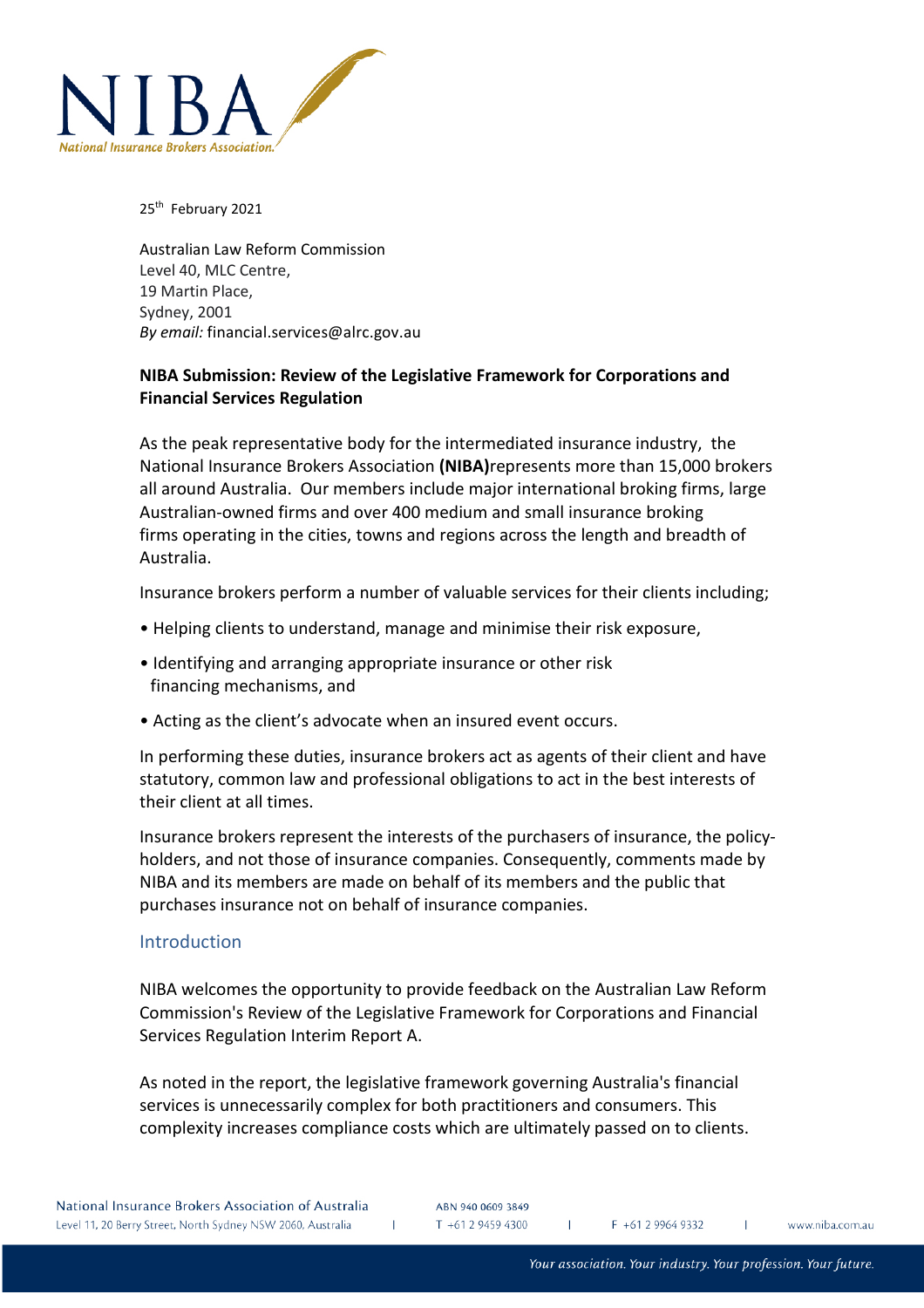The complexity also increases the risk clients will be negatively impacted as financial services providers struggle to understand their obligations under the *Corporations Act 2001* (the Act).

NIBA notes that the ALRC has raised a number of significant policy issues throughout the report. Many of these issues will also be considered as part of the Treasury Quality of Advice review. Given the potential implications of any decision for financial services practitioners and consumers, and the breadth of the Terms of Reference of the Quality of Advice Review, NIBA believes that the Quality of Advice Review is the appropriate forum for the discussion of any such policy changes.

### Recommendations

NIBA supports all of the recommendations made in Interim Report A.

#### Proposals and Questions

#### **Question A1**:

The ALRC's interim report A has already identified a significant number of laws and provisions that have added to the complexity those in the financial services industry face. However, NIBA notes that it is not clear what industry data, relevant to the insurance industry had been sourced in regard to '*soft laws',* such as industry Codes of Practice.

#### **Question A2**:

NIBA supports the application of the listed definitional principles. However, notes that proper application will require consideration of the context and clarity of policy and relevant provisions, and evidence of issues prior to making any change to ensure those affected are not worse off.

NIBA agrees that the working relationship between drafters and instructors is an area worthy of review and reform, as it ultimately has greater implications for the quality of the legislation that is produced.

Consideration of how to better record the policy objectives as conceived by the legislature at the time, is in NIBA's view crucial. A recent example of where issues have arisen in this regard is the complexity of legislative reform introduced following the Royal Commission, that has not resulted in the intended policy outcomes.

 $\mathbf{L}$ 

T.

www.niba.com.au

 $\mathbf{I}$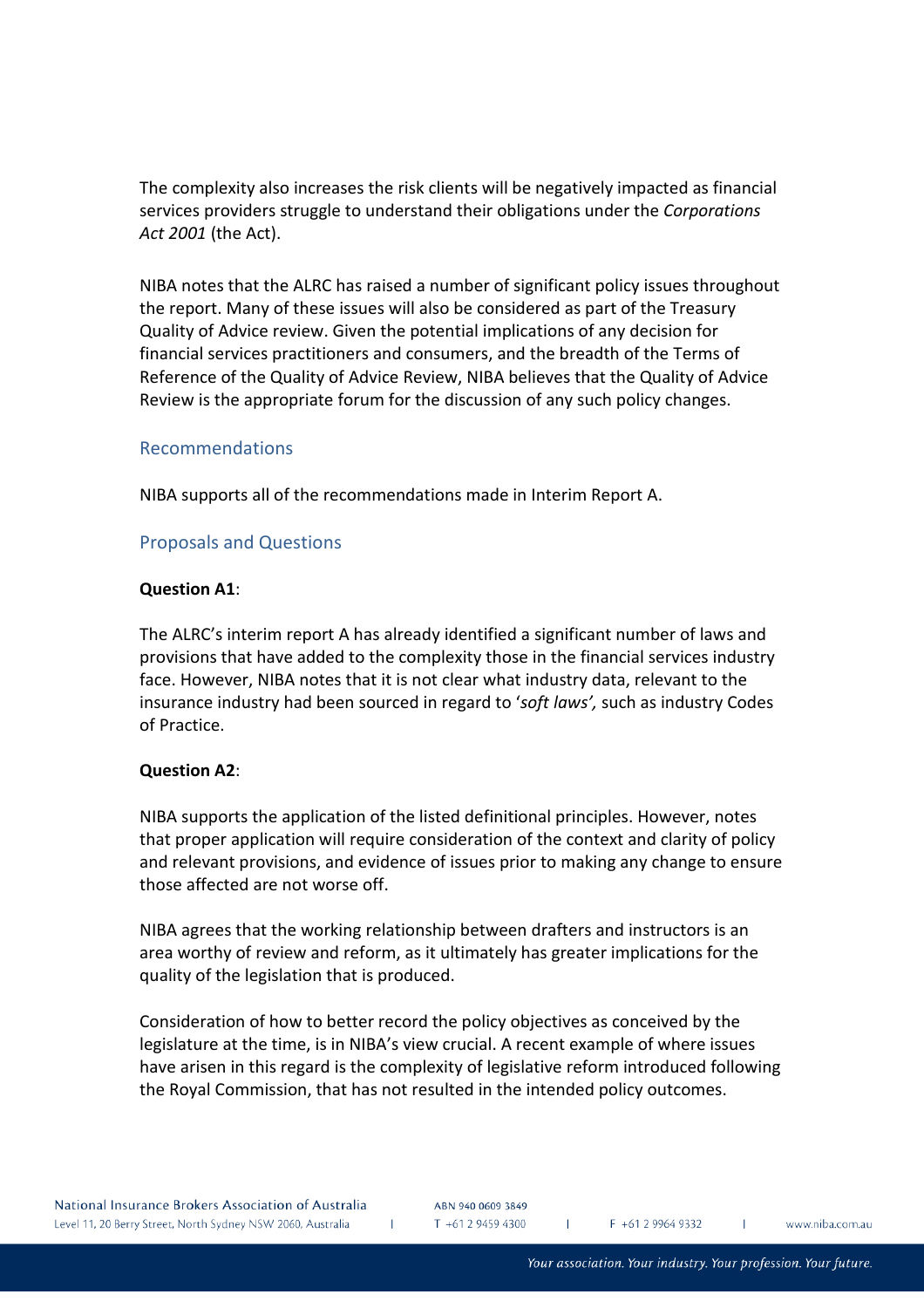## **Proposal A3**:

NIBA supports the amendment of relevant Acts to enact a uniform definition of the term '*financial service'.* In NIBA's view the definition of '*financial* service' as contained in s7766A(1) of the *Corporations Act 2001* is a suitable basis for such amendment.

## **Proposal A4(d):**

NIBA supports the proposal to repeal s763E of the Act, provided that specific exclusions and exemptions that industries currently rely upon are identified and applied, for example exemptions relating to discretionary arrangements.

## **Proposal A4(e) & (f):**

NIBA supports both proposals provided the exclusions and exemptions that industries currently rely upon will be consolidated in delegated legislation.

## **Proposal A5**:

NIBA supports this proposal, provided existing qualifications are properly made in application provisions in delegated legislation.

## **Proposal A7**:

NIBA supports this proposal.

### **Proposal A8**:

NIBA supports this proposal generally, however significant consultation on the detail in terms of the general requirement described in the Act applicable to all products and those to apply in the rules will be required, to ensure the end result is workable for the intermediated insurance industry.

Of the options listed, Option 2 is the preferrable approach i.e., reframe the existing obligation to provide a Product Disclosure Statement (PDS) as a more general obligation to provide disclosure, which could apply to both a prospectus and PDS. The provision of either a PDS or a prospectus could be prescribed by rules in the legislative instrument relating to disclosure, as the means by which disclosure must be provided, in regard to particular products. Further rules could prescribe the contents of a PDS or prospectus, including default and tailored rules.

# **Proposal A9:**

NIBA supports this proposal.

**Proposal A10**: NIBA supports this proposal.

ABN 940 0609 3849 T +61 2 9459 4300

 $\mathbf{L}$ 

 $F + 61299649332$ 

T.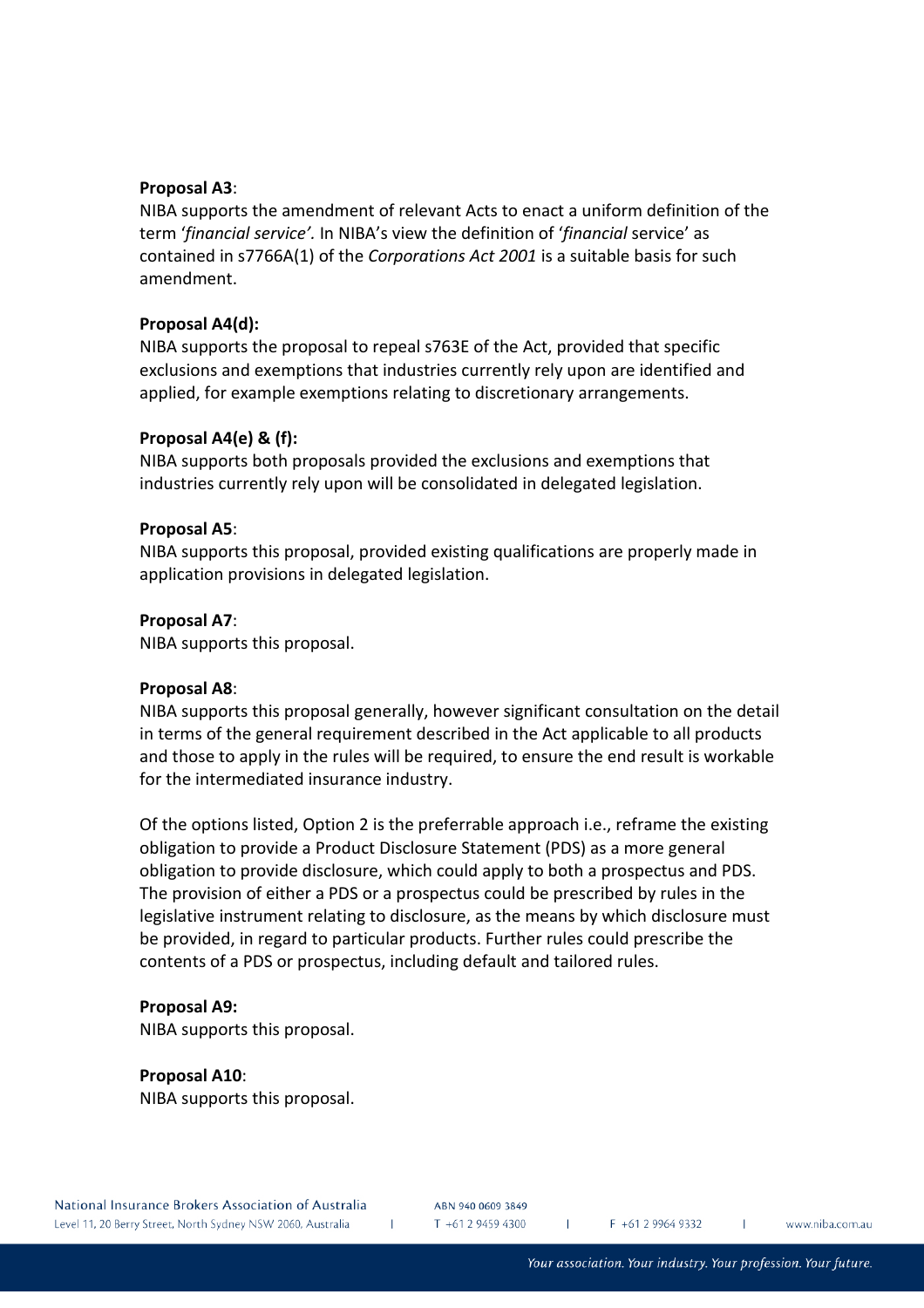## **Question A11**:

NIBA supports the amendment of the Act to include a power to make thematically consolidated legislative instruments in the form of 'rules'. NIBA believes it is important for the Act to contain a rule-making provision where required beyond the parliamentary process.

This could be achieved via a rule-making power granted to the Minister which permits the Minister to delegate that power to ASIC. Alternatively, this power could be granted to ASIC, subject to appropriate oversight or a Ministerial ability to reverse any rule made under that power.

NIBA's primary concern is to ensure that the end result does not give rise to unreasonable delay in the process and that appropriate consultation is conducted with those who are likely to be affected prior to any changes being made.

### **Proposal A12**:

NIBA supports the introduction of such an interim mechanism. Of the four options proposed, Option D is preferred.

### **Proposal A13(a) & (b):**

NIBA supports these proposals.

### **Proposal A13(c)**

NIBA supports this proposal. As a general comment further to those made above, NIBA notes that the ALRC's summary of the existing structure does not identify the important fact that different rules are applied relevant to personal advice between "relevant providers" (financial advisers) on "relevant financial products" and those who only provide personal advice in relation to general insurance products (general insurance brokers).

### **Proposal A14**:

NIBA supports the proposal generally however notes that there will be a significant number of flow-on changes required as a result of provisions that will need to apply to both the newly created "financial services" and "personal advice".

Grouping the personal advice requirements together as licensing requirements for personal advice providers, and labelling them as such, will in NIBA's view enable users of the legislation to more readily identify whether or not these provisions are relevant to them.

ABN 940 0609 3849  $T + 61294594300$ 

 $\mathbf{L}$ 

 $F + 61299649332$ 

T.

 $\mathbf{I}$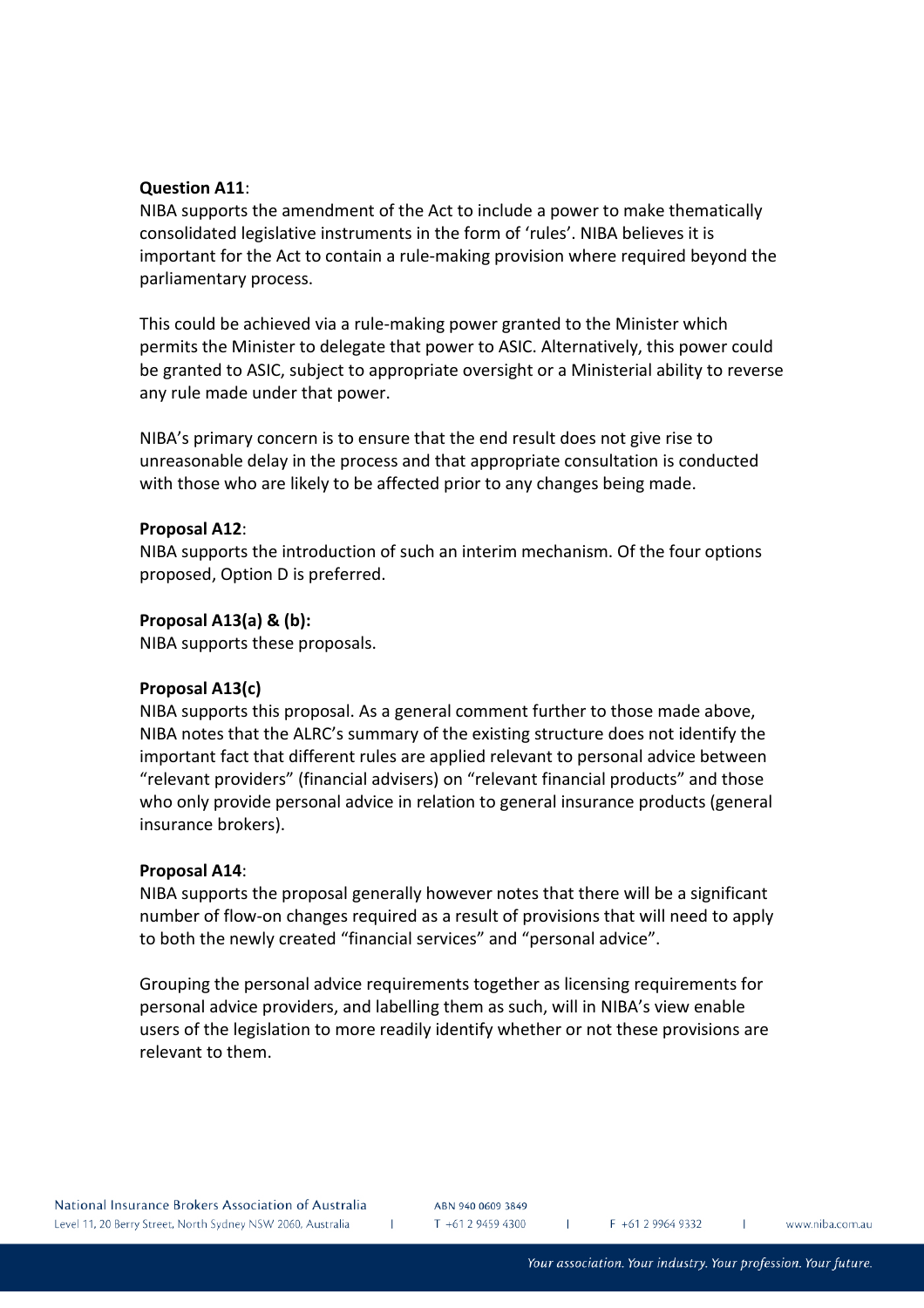However, the proposal does not to appear to take into consideration that within the personal advice provisions a further distinction will be required to distinguish between provisions applicable to '*relevant providers'* providing personal advice to retail clients on '*relevant financial products',* and those who provide personal advice to retail clients but are not 'relevant providers' as defined in s910A (i.e., general insurance brokers).

### **Proposal A15**:

### General advice/personal advice distinction

NIBA supports changing the term '*general advice'* to a term that more closely reflects the nature of the information being provided. In NIBA's view the term *'general advice'* misleading to consumers and should be amended to better communicate the important difference between general and personal advice to consumers.

NIBA notes that the concepts of general and personal advice will be considered as part of the Treasury's Quality of Advice Review. In our view this is the most appropriate forum for considering such issues.

In regard to the ALRC's suggestion that consideration should also be given to renaming personal advice, NIBA believes that the current terminology is clearly understood by consumers and does not require change. NIBA also does not believe that using the term 'financial advice' to refer to what is now 'personal advice' is appropriate in the context of insurance and risk advice and is likely to cause confusion for consumers (especially having regard to the "financial adviser" and "financial planner" terminology restrictions in s923C).

Furthermore, given the issues that were identified during the Royal Commission and the resulting brand damage and loss of consumer trust that many in the financial services sector experienced, NIBA is concerned that the good reputation of the general insurance broking industry will be affected by such a general term.

### Professionalising financial advice

NIBA notes that during the discussion on professionalizing financial advice, no distinction is made between the different treatment in the legislation of "relevant providers" (as mentioned above) and general insurance brokers regarding the matters raised.

The discussion suggests that the legislative obligations noted (and the recommendations of the Financial Services Royal Commission) apply to both, which is both factually incorrect and incredibly detrimental to the insurance broking industry and the clients they serve.

ABN 940 0609 3849 T +61 2 9459 4300

F +61 2 9964 9332

www.niba.com.au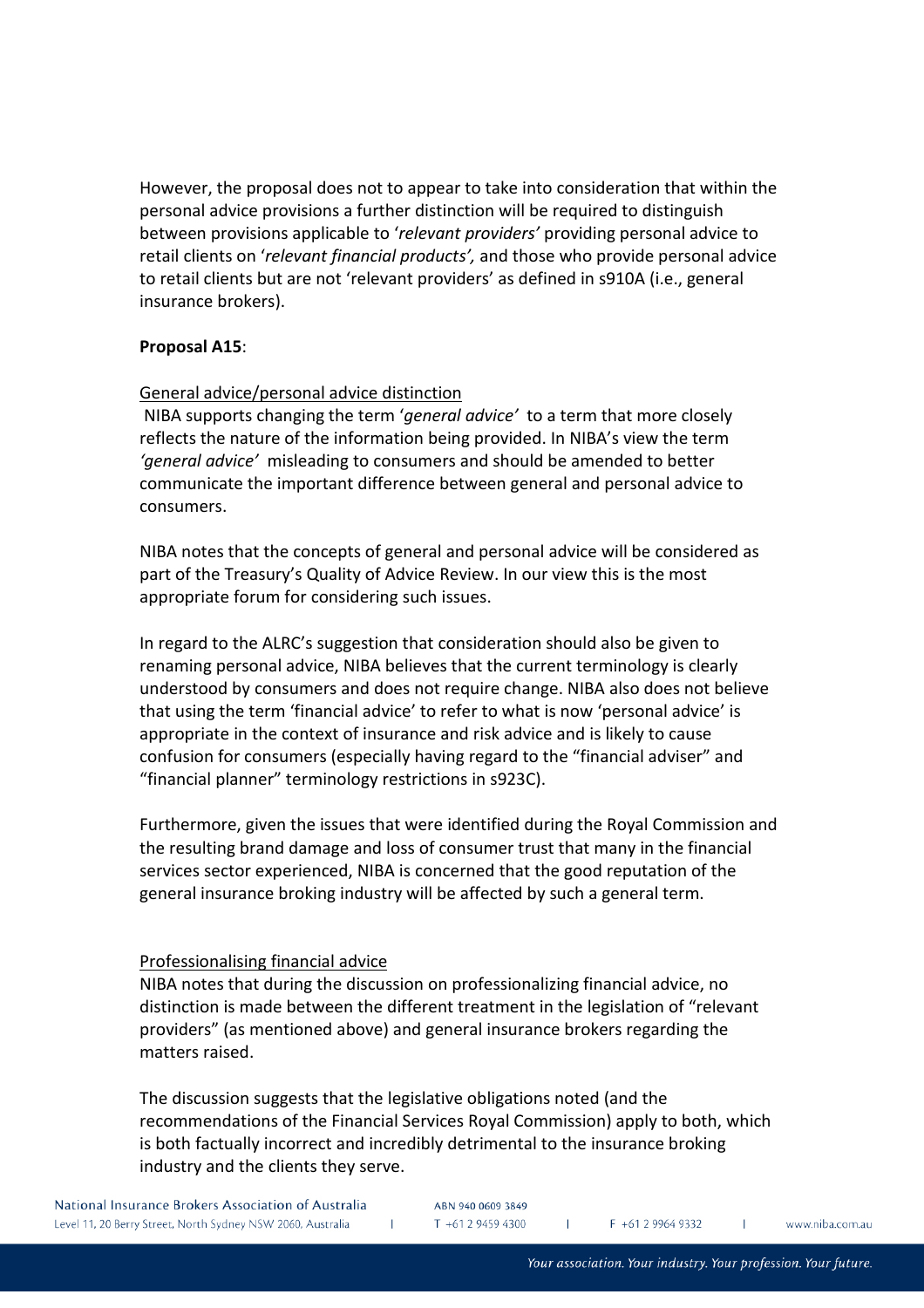Increasing professionalism across all areas of the financial services industry is an incredibly important matter that will be carefully considered as part of the Quality of Advice Review. NIBA requests that in future reports, this distinction be made clearer and is considered in any commentary regarding future change.

#### **Question A16**:

NIBA supports the simplification of the retail client definition, especially with regard to the varying definitions of 'small business' that exist across legislation. However, detailed consultation will be required on the proposed simplified definition so as to avoid repetition of the issues that have arisen to date.

In particular, there are a number of general insurance products that should not be subject to the retail client protections, even when provided to a small business as proposed and exemptions for these products will need to be agreed upon and clearly communicated within the legislation.

This issue is currently being considered by ASIC and industry associations such as the Insurance Council of Australia and NIBA. For example, there is a current lack of clarity regarding whether incidental minor components of retail type insurance in a non-retail type insurance cover in a policy are caught or not. There is also a lack of clarity on when certain covers such as strata insurance may or may not be provided to a retail client.

NIBA notes that the ways in which retail and wholesale clients are distinguished will be considered as part of the Treasury's Quality of Advice Review. In our view this is the most appropriate forum for considering such an issue

#### **Question A18**

NIBA supports the inclusion of norms as an objects clause where they;

 $\mathbf{L}$ 

- are clearly expressed;
- will serve to guide conduct more effectively towards compliance; and
- assist courts when considering the interpretation of ambiguous provisions, and thereby give better effect to fundamental purposes in this area of law.

NIBA notes that the ALRC intends to give further consideration in Interim Reports B and C to the appropriate balance between general law and statutory regulation, and as to whether greater clarity or expressive power can be provided by either codifying or signposting the existence of some general law obligations.

ABN 940 0609 3849 T +61 2 9459 4300

 $F + 61299649332$ 

T.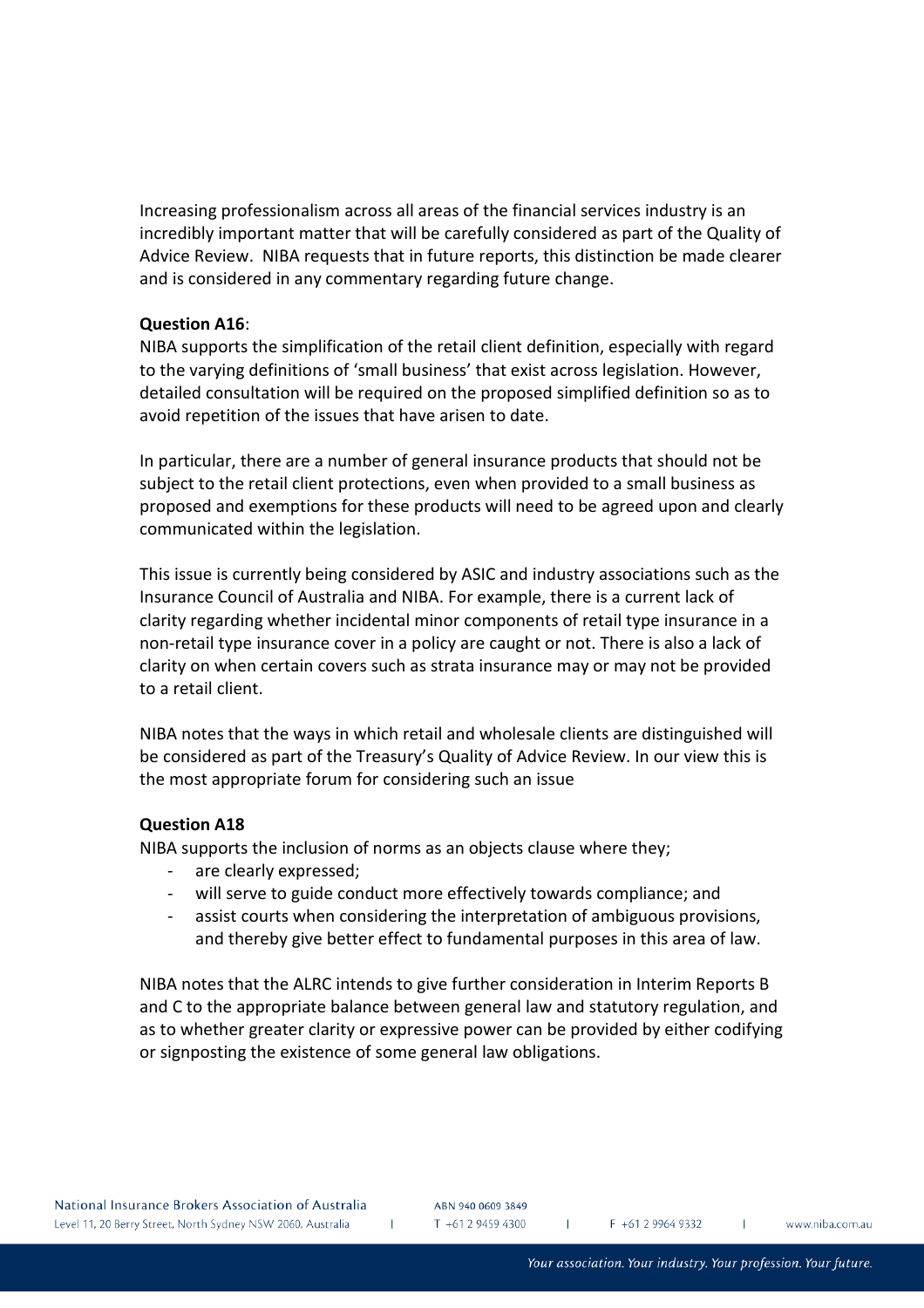## **Proposal A20**:

NIBA supports the ALRC's view that the separate articulation of the individual norms of 'efficiently, honestly and fairly' would provide greater expressive power, remove the existing uncertainty, and permit a simpler assessment of whether conduct had contravened the provision or not.

NIBA also supports the other amendments proposed by the ALRC including replacing the term '*efficiently'* with a more suitable term such as *'professionally'* and the inclusion of examples to provide greater as to the types of behaviour that would contravene the requirement to act '*fairly'.* 

In terms of the examples provided, NIBA makes the following comments;

- **Conduct that exploits another person's vulnerability or is otherwise unconscionable.** A qualification should be made that requires the conduct to be carried out knowingly or that the person was reckless in their knowledge of such.
- **Conduct that substantially and adversely affects the interests of another, undertaken in the pursuit of self-interest.**  Greater clarity is required, for example, conduct may substantially affect a person's interest but only in a non-substantially adverse way.
- **Conduct that indicates a lack of reciprocity, including a lack of fair or agreed value, such as by the making of misleading or deceptive representations.**  Greater clarity is needed, for example what is "fair value"? The concept of a lack of fair value or agreed value arising from the making of misleading or deceptive representations is not entirely clear to NIBA.

Concepts relevant to the unfair contracts terms provisions in the *Australian Securities and Investment Commission Act 2001* may be worth considering to the extent they are considered to be clear.

# **Proposal A21**:

NIBA supports the removal of the proposed provisions for simplification purposes but notes that providing examples including such matters as a reminder of what is caught by the broader concept may be a worthwhile exercise.

NIBA notes that the ALRC will consider in Interim Reports B and C whether the 'efficiently, honestly and fairly' obligation and other obligations, should remain limited in their application to Credit Licensees and AFS Licensees, or should apply more broadly to those involved in the provision of financial products and services (as is the case for numerous obligations in Part 2 Div. 2 of the ASIC Act) in relation to prohibitions of unconscionable conduct, false or misleading representations, and misleading or deceptive conduct which would necessitate an expansion in the application of the 'efficiently, honestly and fairly' obligation.

ABN 940 0609 3849

 $T + 61294594300$  $F + 61299649332$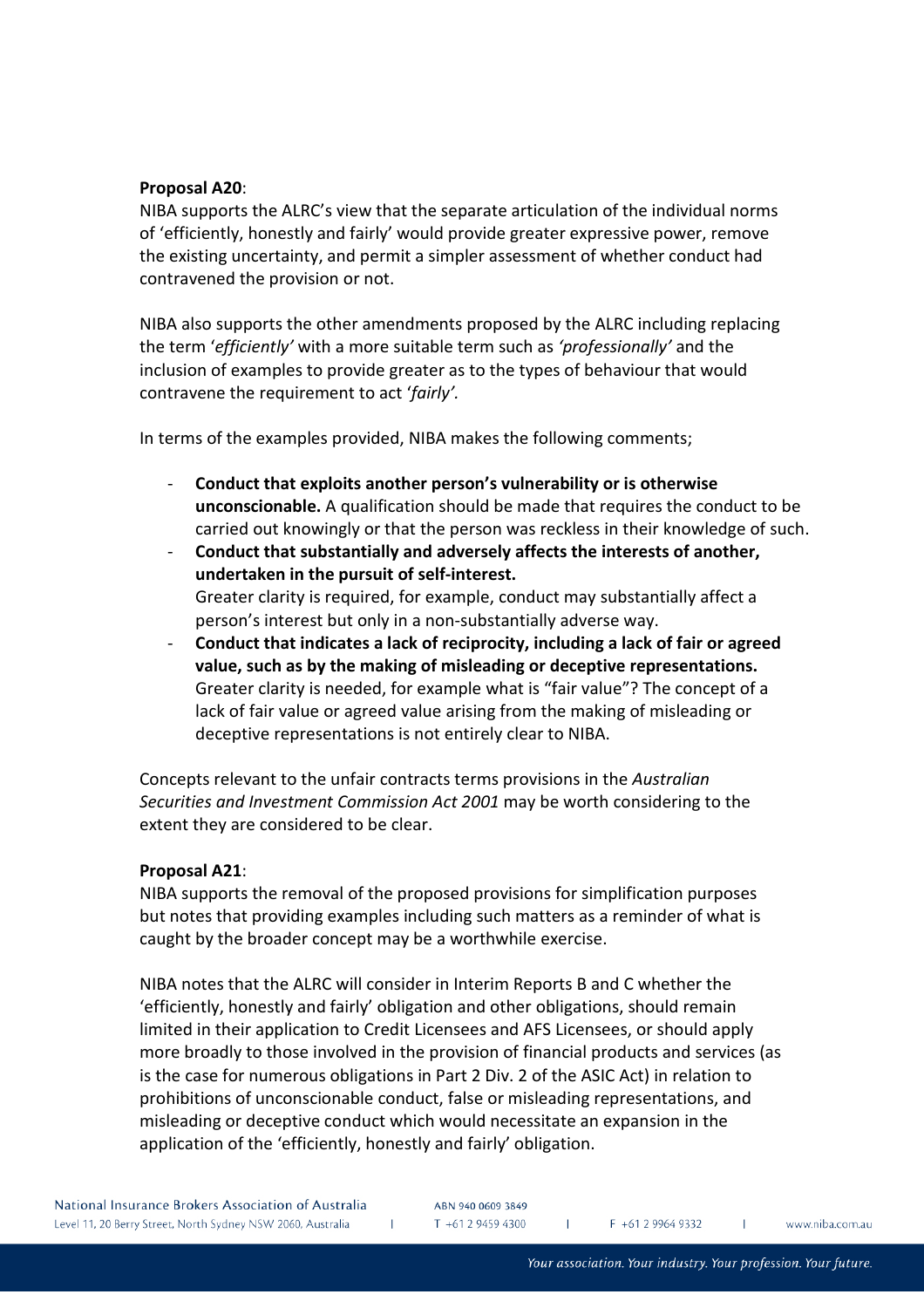#### **Proposal A22**:

While NIBA supports both options provided by the ALRC, NIBA believes that the second option is preferable.

#### **Proposal A23**:

NIBA supports both options, however, believes the second option is preferable. NIBA also supports the simplification of a number of other provisions that prescribe the giving of defective disclosure documents, the communication of defective information, and the giving of false or misleading documents.

#### **Question A24**:

Any change to the best interest duty is a policy matter that should be carefully considered by the Quality of Advice Review given the likely adverse impact of the proposed change on financial services practitioners.

NIBA notes that different obligations currently apply to providers of financial advice and the proposed change would remove this existing distinction. See also NIBA's earlier comments regarding the Financial Services Royal Commission in light of the fact that it did not review the conduct of general insurance brokers.

# Other issues for consideration

### **Use of the term 'financial adviser'**

NIBA notes that throughout its report the ALRC makes reference to "*financial advisers*" but it is not clear from the context in which the term is used whether the ALRC is referring to the concept in a general sense i.e., anyone that provides advice or a "*financial adviser"* as defined by s923C of the Act.

Many of NIBA's members provide only provide personal advice to retail clients in relation to general insurance and thus are not considered *"financial advisers*" under s923C of the Act as they are not "*relevant providers*" as defined in s910A. The distinction between these different types of personal advisers was deliberately made in the Act to provide for the various industries the Act covers and the issues they face.

ABN 940 0609 3849  $T + 61294594300$ 

 $\mathbf{L}$ 

 $F + 61299649332$ 

T.

www.niba.com.au